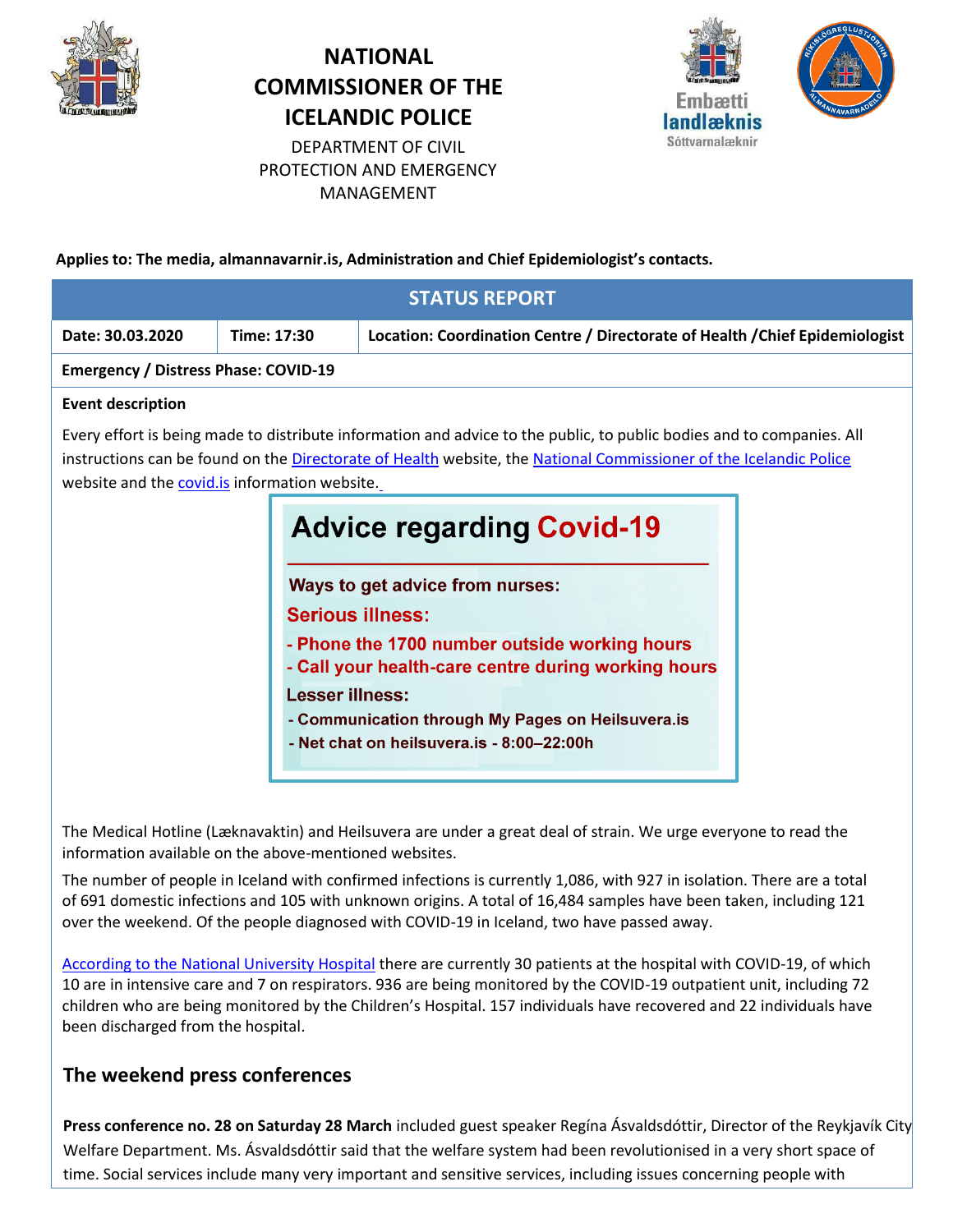disabilities, residential centres, sheltered work-places and in-home support services. Social services also include services for the elderly, residential care, operating of serviced apartments and day-care, as well as support for children with disabilities and services for children who are experiencing difficult circumstances at home. Some ten thousand people are receiving services at this time and welfare service staff often enter the scene at a difficult time. Ms. Ásvaldsdóttir said that she was especially worried about children who are experiencing difficult conditions at home, since schools and community centres are sanctuaries for them. She asked the Icelandic people and the neighbours of these children to keep an eye out for them.

Next, she discussed services for the elderly. A radical decision was taken already on 6 March when the emergency phase was announced. Community centres and social activities for the elderly were closed down and a ban on visits was imposed. There are however, many volunteers, including those offering call-in services. The friendship telephone line is one example. This is a program operated in cooperation with the Association of Senior Citizens. She urged family members to call their nearest relatives, as well as more distant relatives who do not have grown children. Staff members throughout the welfare system have shown a considerable initiative in finding ways and solutions, for example by offering interviews and consultations via teleconferencing.

**Press conference no. 29 on Sunday 29 March** included guest speakers Páll Matthíasson, Director of the National University Hospital, and Ragnheiður Ósk Erlendsdóttir, Managing Director for Nursing for the Reykjavik Area Health-Care Service.

Director of the National University Hospital Páll Matthíasson revealed that a new COVID-19 outpatient unit has been opened, which is currently monitoring 897 individuals, including 66 children. He also mentioned a special COVID website which includes information for patients and their families. Battle lines have been drawn at the National University Hospital and the staff manning the COVID outpatient unit are doing a marvellous job. The inpatient units and the hospital as a whole are preparing for cooperating with other hospitals, including the Reykjalundur rehabilitation centre and health-care institutions in Selfoss and Keflavík. The whole health-care system is one single service network. The National University Hospital is a national hospital and has had to set aside various projects for the time being because of the situation. The understanding of patients and their families is therefore greatly appreciated. Visits have been curtailed considerably, but all family members who have received permissions to visit health-care institutions because of special circumstances are urged to look after their own health and not to come visit if they are not feeling well. The rules regarding the maternity ward have had to be tightened and spouses and partners of the mothers are not allowed to stay there, but are permitted to attend the births. Dr. Matthíasson wishes to thank the hospital's staff, not the least their families, who are under a great deal of stress. Hospital staff are recommended not to mingle with other people at this time, as it is important to protect everyone who has the specialist knowledge to take care of those who are ill.

**Managing Director for Nursing for the Reykjavik Area Health-Care Service Ragnheiður Ósk Erlendsdóttir** discussed the health-care services' information service, which is very extensive right now. Procedures have been changed and priorities defined in order to make it work. The health-care service and the 1700 hotline are estimated to receive around 7,000 phone calls per day, in addition to 500–1,000 net chats through heilsuvera.is. She urged the public to search for information on the covid.is website before making contact. The net chat is first and foremost intended as an information source about the health-care system and has, for example, given guidance to companies regarding disease prevention and on issues regarding people who are under quarantine. People can send in notifications that they are in quarantine and receive a quarantine certificate through the Heilsuvera website, but in order to do so they need an electronic certificate. The public is urged to use this option rather than make a phone call. There are many inquiries regarding sampling and it must be re-emphasised that samples are only taken from people who are showing symptoms, which are evaluated individually. Sampling schedules are in place for the next few days. Individuals who come in for sampling should stay in isolation until the result of the examination of the sample are available. The health-care services' activities are important for the community and efforts must be made to keep it going. Procedures have had to be altered radically, for example with regard to vulnerable groups, including post-natal care for infants and mothers. Currently, only one parent is allowed to accompany an infant on these visits and mothers are coming in alone. If the slightest suspicion of infection arises during such visits, it is important to contact the health-care service by telephone.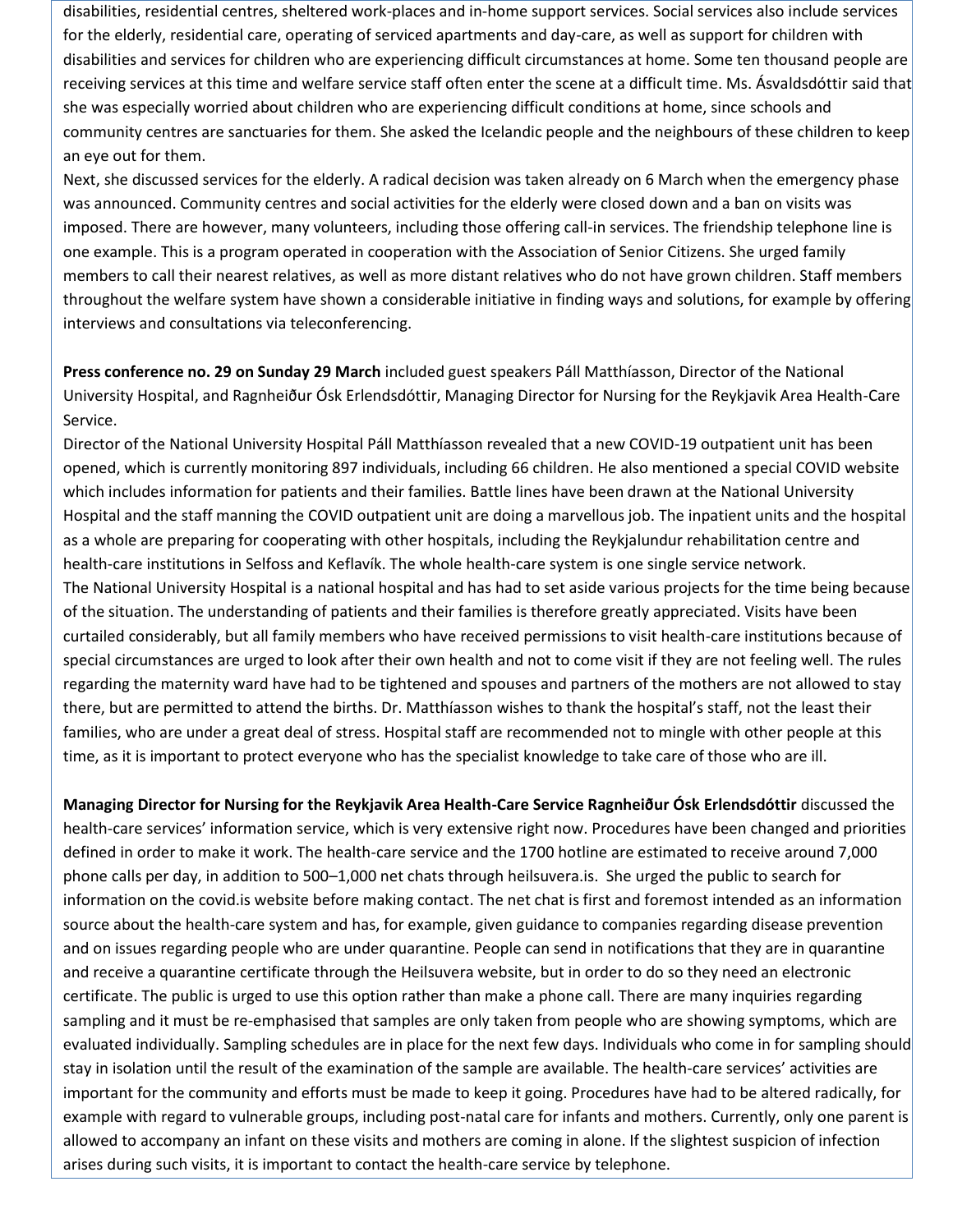**Chief Superintendent of Police Víðir Reynisson** discussed the situation regarding the ban on public gatherings and expressed some disappointment over the number of reports of breaches of the ban. Much can be improved in this regard. Penalties have not yet been levied, but preparations for this are under way. Many companies are doing a good job of disease prevention, posing signs and following up, but some people seem to lose their concentration as soon as they are no longer being watched by staff. The public is the weak link in this chain and we must remember that there are large numbers of people who are affected by our behaviour, such as front-line staff, people with underlying illnesses and people who can not attend to their work. This is a matter of keeping a distance of 2 metres, which should not be a challenge for ordinary people. We must do this, each person for themselves and all together.

### **Press conference no. 30 on 30 March included Director of the National University Hospital Páll Matthíasson and Director of the Icelandic Red Cross Kristín S. Hjálmtýsdóttir in addition to Chief Epidemiologist Þórólfur Guðnason, Director of Health Alma D. Möller and Chief Superintendent of Police Víðir Reynisson.**

**Chief Epidemiologist Þórólfur Guðnason** said that a total of 1,086 infections have now been diagnosed in Iceland, including 66 new infections yesterday. A total of 16,500 samples have been taken. Other numbers can be found on the [www.Covid.is](http://www.covid.is/) website. Dr. Guðnason said the epidemic was showing a slow linear increase but was not increasing exponentially. It is following the most optimistic prediction according to the mathematical model, whereas admittances to the intensive care unit are more in keeping with a worst-case scenario prediction. The epidemic will in all likelihood peak at the beginning of April. When asked, he said that he was happy with the numbers and that the curve had been held back. Dr. Guðnason said that there were not many social infections and they were not increasing much. He believes that the biggest challenge now is when to lift the preventive measures. He said that measures would continue to be in place and we would have to be very careful in lifting the ban on social gatherings and restrictions on numbers, or else there was a risk that the epidemic would be revitalised. When asked, Dr. Guðnason said that no further restrictive measures were being considered, that the epidemic was not increasing to the extent that further restrictions were justified. He added that the outcome of last week's tighter restrictions on social gatherings would be revealed better later in the week.

**Director of Health Alma D. Möller** said that she could easily use the whole meting to give thanks where they were due, but that she wanted to use this opportunity to thank all those who ware making a united effort to develop distance health-care services and electronic solutions. Dr. Möller said the whole world is cooperating to gather information about the disease, adding that on the weekend she had attended an eight-hour international teleconference of intensive care doctors. Everyone is faced with the same challenges, first and foremost a shortage of staff, but also lack of tools and equipment. She said the pattern in Italy was similar to that in China, with 5 % seriously ill, 15 % less ill and 80 % showing only mild symptoms. More young people under the age of forty seem to be falling ill in the Nordic countries but this is yet to be confirmed. Action must still be taken, orders must be obeyed and everyone must do what they can to help. Dr. Möller said that she hoped that by stretching out the epidemic, we would buy time to develop a treatment. Many drugs are being researched and hundreds of research projects are being carried out all over the world. Dr. Möller said that there is no indication that the virus is having a worse effect on pregnant women than on others. Measures have been taken in the maternity ward, where pregnant women need to be protected, as well as the people working there. When asked, she confirmed that pregnant women were being urged to enter a self-imposed quarantine after the 36th week of pregnancy. Dr. Möller said that there are currently 900 individuals on the health-care reserve team. Midwives and dentists are being added to the team, which now includes 13 different professions, as well as trainees.

**Director of the National University Hospital Páll Matthíasson** covered four subjects in his talk. Dr. Matthíasson said that there were currently 30 COVID-19 patients in the hospital and a third of those were women. 10 are in intensive care, including 7 who are on respirators. 268 National University Hospital staff are in quarantine and 38 are in isolation. 936 are being monitored by the COVID-19 outpatient unit, including 72 children. 157 people have recovered and have been discharged by the COVID-19 outpatient unit.

Dr. Matthíasson said that the National University Hospital serves the whole country and all patients. He added that people who are seriously ill should not hesitate to make contact. In case of emergency, people should come to the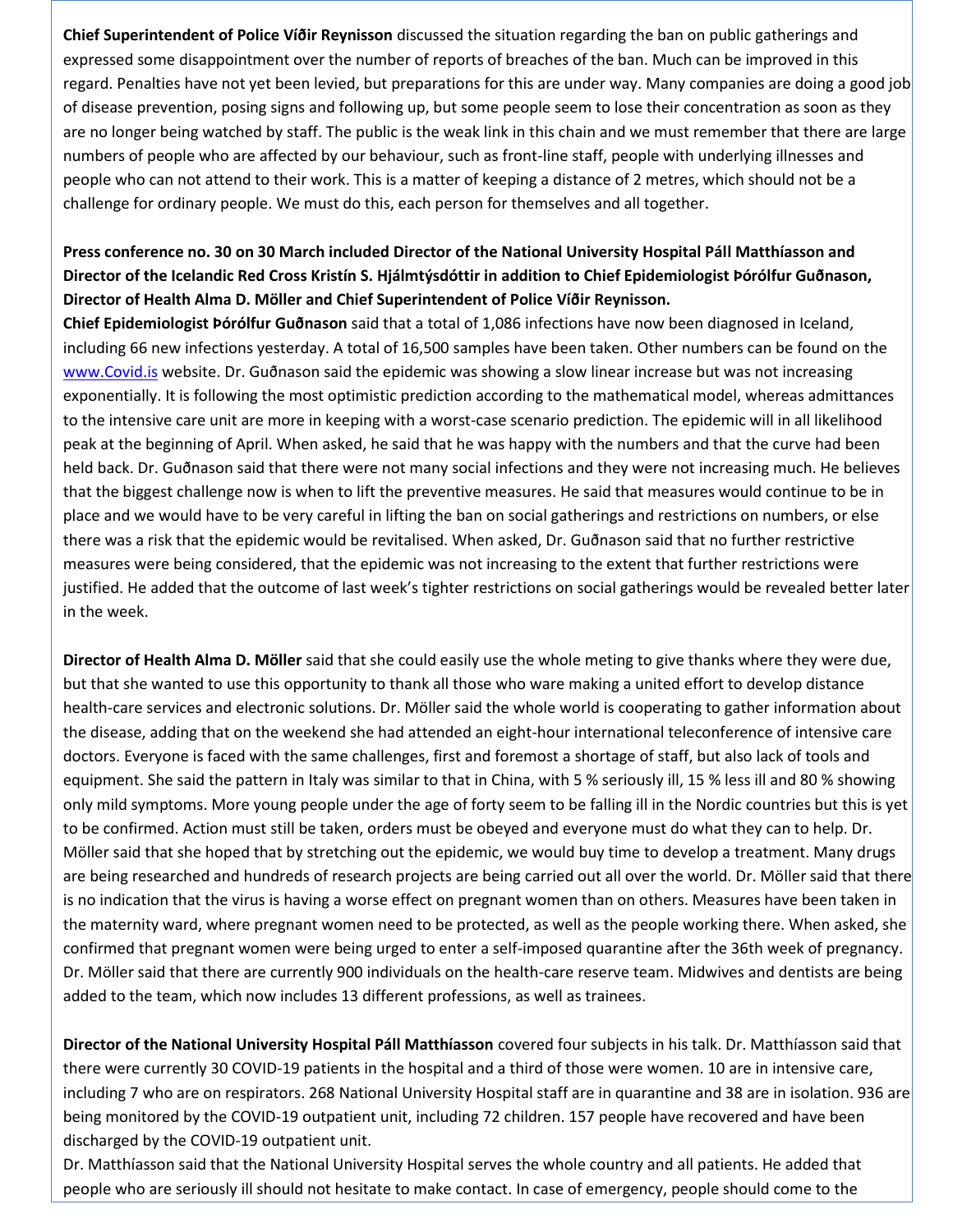intensive care unit, in which case they should notify the unit that they are showing typical COVID-19 symptoms. Dr. Matthíasson confirmed that six patients in the National University Hospital's geriatric ward, Landakot, have COVID-19. He said it was impossible to ascertain whether or not the infection was contracted from a member of staff. The hospital has been working hard to trace the infection in cooperation with the contact tracing team.

Finally, Dr. Matthíasson thanked all the hospital's well-wishers. The hospital has been receiving many gifts and many people have sent in ideas and good suggestions. He urged people to use the email address [stondummed@landspitali.is](mailto:stondummed@landspitali.is) to send in such ideas and suggestions.

**Director of the Icelandic Red Cross Kristín S. Hjálmtýsdóttir** said the organisation has an important role to play in times of distress, that it is an important link in the civil protection chain. Volunteers are invaluable and do many jobs. The Icelandic Red Cross has sent a request for temporary volunteers and has received a tremendous response. Ms. Hjálmtýsdóttir said that the Icelandic Red Cross has a representative at situation centres all over the country, as well as within the civil protection authorities' Coordination Centre. They are in charge of the epidemic nursing unit in Rauðarárstígur and are participating in such activities all over the country. They have altered the procedures for various projects, increased educational activities for marginalised groups, such as those served by Mrs. Ragnheiður, and Miss Ragnheiður in Akureyri, Konukot and Vin, as well as changing and strengthening and talking to refugees. They are also trying to focus on the most vulnerable groups, including the homeless. They have been assisting prisoners and those who have recently been released from prison - a group that often has a weak support network and needs support. The same applies to people who live alone. They are being cared for through phone calls and other means. Ms. Hjálmtýsdóttir discussed the 1717 telephone helpline, which has been handling the overflow from the 1700 hotline. The calls have multiplied. Under normal circumstances they receive around 40 calls per day, but are now receiving between 500 and 700. She added that the Icelandic Red Cross has made an agreement with the Ministry of Social Affairs for the 1717 number to receive calls meant for other services. Those who call 1717 would receive guidance and attempts would be made to solve their problems. Ms. Hjálmtýsdóttir said that people were feeling more anxious and isolated than before. She added that no-one needs a specific reason to call the number and that there are well-trained people on the other end, who know how to listen. No problem is too small for them. Finally, she wished to praise and express thanks to the Icelandic Red Cross volunteers and contributors. Together we will overcome this.

**Chief Superintendent of Police Víðir Reynisson** closed the meeting by asking people to take care over the Easter holidays and stay at home as much as possible and to avoid local travel. It is also important to do the shopping in time for the holidays and to use each shopping trip well and make fewer trips.

### **Information sharing and projects**

The civil protection authorities' Coordination Centre coordinates all action and disseminates information regarding COVID-19 all over the country.**The website [www.covid.is/](http://www.covid.is/)english** 

Statistical information about the disease is updated once a day and published just before noon on the covid.is website. The website contains information about the measures that have been taken in Iceland due to the COVID-19 disease. The website also contains various numerical information. The website is in constant development and is regularly updated. It is currently available in Icelandic, English and Polish. Specific important information is also available in Arabic, Spanish, Kurdish, Lithuanian, Persian and Thai. It is now possible to view and print various posters that have been published.

**The Red Cross** Due to the strain on the Red Cross telephone helpline 1717 and the net chat at 1717.is, the [Ministry](https://www.stjornarradid.is/efst-a-baugi/frettir/stok-frett/2020/03/27/Hjalparsimi-og-netspjall-Rauda-krossins-eflt-med-studningi-felagsmalaraduneytis-/)  [of Social Affairs](https://www.stjornarradid.is/efst-a-baugi/frettir/stok-frett/2020/03/27/Hjalparsimi-og-netspjall-Rauda-krossins-eflt-med-studningi-felagsmalaraduneytis-/) has decided to support the service. The support will boost up the helpline and net chat to aid people, such as families, children and young people, people with disabilities, the elderly and people of foreign origin during these unprecedented times. This will better enable the Icelandic Red Cross to fulfil its mission.

The Red Cross is involved in many different activities, e.g. the manning of the epidemic nursing units in Reykjavík,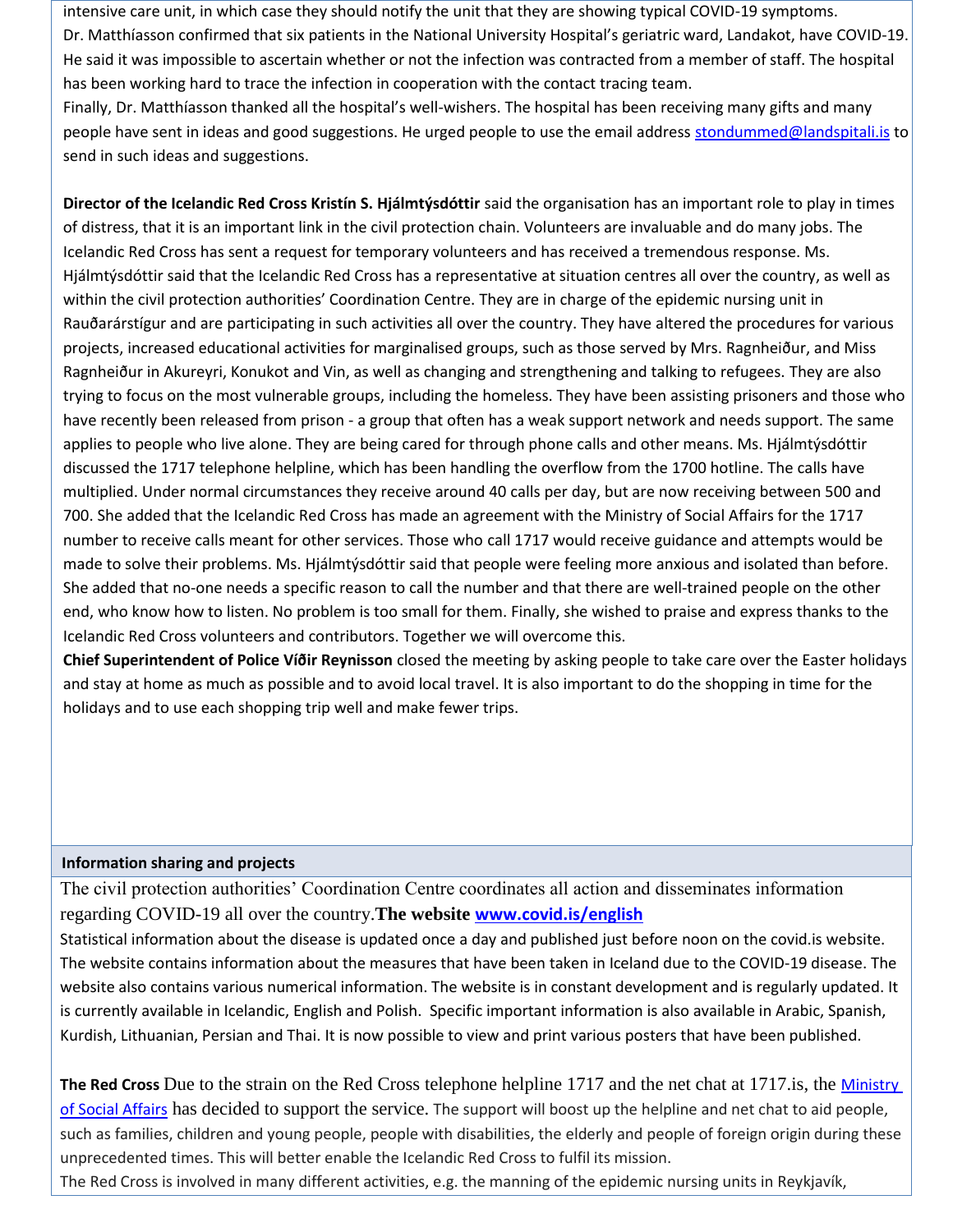Akureyri and Húsavík by RC volunteers. The Red Cross volunteers also render psychological support and aid in the distribution of food to people who are under quarantine or in isolation. More support to other groups is being looked into, such as to immigrants and refugees.

**Health-care workers** at the Coordination Centre are looking at housing that may be used as a reserve hospital, in cooperation with the National University Hospital. They are also putting together an overall plan for all health-care institutions on COVID-19 responses.

### **Upcoming:**

- Press conferences will be held every day at 14:03h.
- The next coordination meeting will be held on Tuesday 31 March at 9:00h.

# **Consultation process and further information**

 **All Icelandic residents** who have been abroad and are returning home on 19 March or later will have to go into quarantine for 14 days.

[Sjá upplýsingar á vef embættis landlæknis.](https://www.landlaeknir.is/um-embaettid/greinar/grein/item39194/Skilgreind-ahaettusvaedi---Defined-high-risk-areas)

- [Hlúum vel að okkur sjálfum og okkar nánustu](https://www.landlaeknir.is/um-embaettid/frettir/frett/item40638/Hluum-vel-ad-okkur-sjalfum-og-okkar-nanustu) is the first of 10 tips posted by the Directorate of Health's Public Health department and based on the results from surveys on the things that are useful for taking care of our mental, physical and social well-being. Published on 30.03.2020
- [Heilræði á tímum kórónuveiru.](https://www.landlaeknir.is/um-embaettid/frettir/frett/item40627/heilraedi-a-timum-koronuveiru) News item published on 27.03.2020
- [Sektir fyrir brot gegn sóttvarnalögum vegna](https://www.stjornarradid.is/efst-a-baugi/frettir/stok-frett/2020/03/27/Sektir-fyrir-brot-gegn-sottvarnalogum-vegna-COVID-19/) COVID-19. News item from the Government Offices website 27.03.2020.
- Press release from the Minister of Health: **[Hertar takmarkanir á samkomum](https://www.stjornarradid.is/efst-a-baugi/frettir/stok-frett/2020/03/22/Hertar-takmarkanir-a-samkomum-morkin-sett-vid-20-manns/) – mörkin sett við 20 manns**
- [Rafræn útgáfa vottorða til staðfestingar á sóttkví.](https://www.stjornarradid.is/efst-a-baugi/frettir/stok-frett/2020/03/23/Rafraen-utgafa-vottorda-til-stadfestingar-a-sottkvi/) All those who are currently in quarantine can now enter their information at the heilsuvera.is website and receive a certificate attesting thereto. The certificates are free of charge. Please note that in order to register information at heilsuvera.is, you need to have an electronic certificate.

Those without an electronic certificate will have to notify their health-care centre that they are under quarantine. Those needing medical or quarantine certificates but do not have an electronic certificate can send an email to [C:\Users\stjornun\Downloads\mottaka@landlaeknir.is](file:///C:/Users/stjornun/Downloads/mottaka@landlaeknir.is) mottaka@landlaeknir.is

- [Góð ráð vegna COVID-19 til þeirra sem eiga langveik börn og ungmenni.](https://www.landlaeknir.is/servlet/file/store93/item40409/Til%20foreldra%20langveikra%20barna%20og%20ungmenna.pdf)
- [Leiðbeiningar til veitinga og gististaða vegna hámarksfjölda í hópum og hverju rými](https://www.ferdamalastofa.is/is/um-ferdamalastofu/frettir/category/1/leidbeiningar-til-veitinga-og-gististada-vegna-hamarksfjolda-i-hop) . As we know, the stipulations of the ban on social gatherings have been tightened and the maximum number of people allowed in groups and in the same space is now 20. The Icelandic Tourist Board has drawn up instructions in cooperation with the Directorate of Health and the Ministry of Health. Let us also remember the 2 metre rule.
- [The Administration of Occupational Safety and Health is permitted to close down any workplace that is not](https://www.vinnueftirlit.is/um-vinnueftirlitid/frettir/vinnueftirlitinu-heimilt-ad-loka-vinnustodum-sem-ekki-virda-samkomubann)  [respecting the new ban on social gatherings](https://www.vinnueftirlit.is/um-vinnueftirlitid/frettir/vinnueftirlitinu-heimilt-ad-loka-vinnustodum-sem-ekki-virda-samkomubann) The Administration of Occupational Safety and Health urges all workplaces to respect the tightened rules on social gatherings. Otherwise they will be considered a threat to the safety and health of their employees.
- [The Icelandic Transport Authority, in cooperation with](https://www.landlaeknir.is/servlet/file/store93/item40385/Leidbeiningar-til-leigubilstjóra_loka.pdf) the Directorate of Health, has issued instructions for taxi drivers for transporting passengers, passengers under quarantine and/or with a possible COVID-19 infection. The purpose of the instructions is to protect taxi drivers and their passengers against infection.
- [Stjórnvöld koma til móts við vinnumarkaðinn.](https://www.stjornarradid.is/efst-a-baugi/frettir/stok-frett/2020/03/20/Rettur-til-greidslu-atvinnuleysisbota-vegna-minnkads-starfshlutfalls/) The government passed a Bill on the right to unemployment compensation benefits to make up for reduced working hours due to a temporary slowing down of companies' economic activities.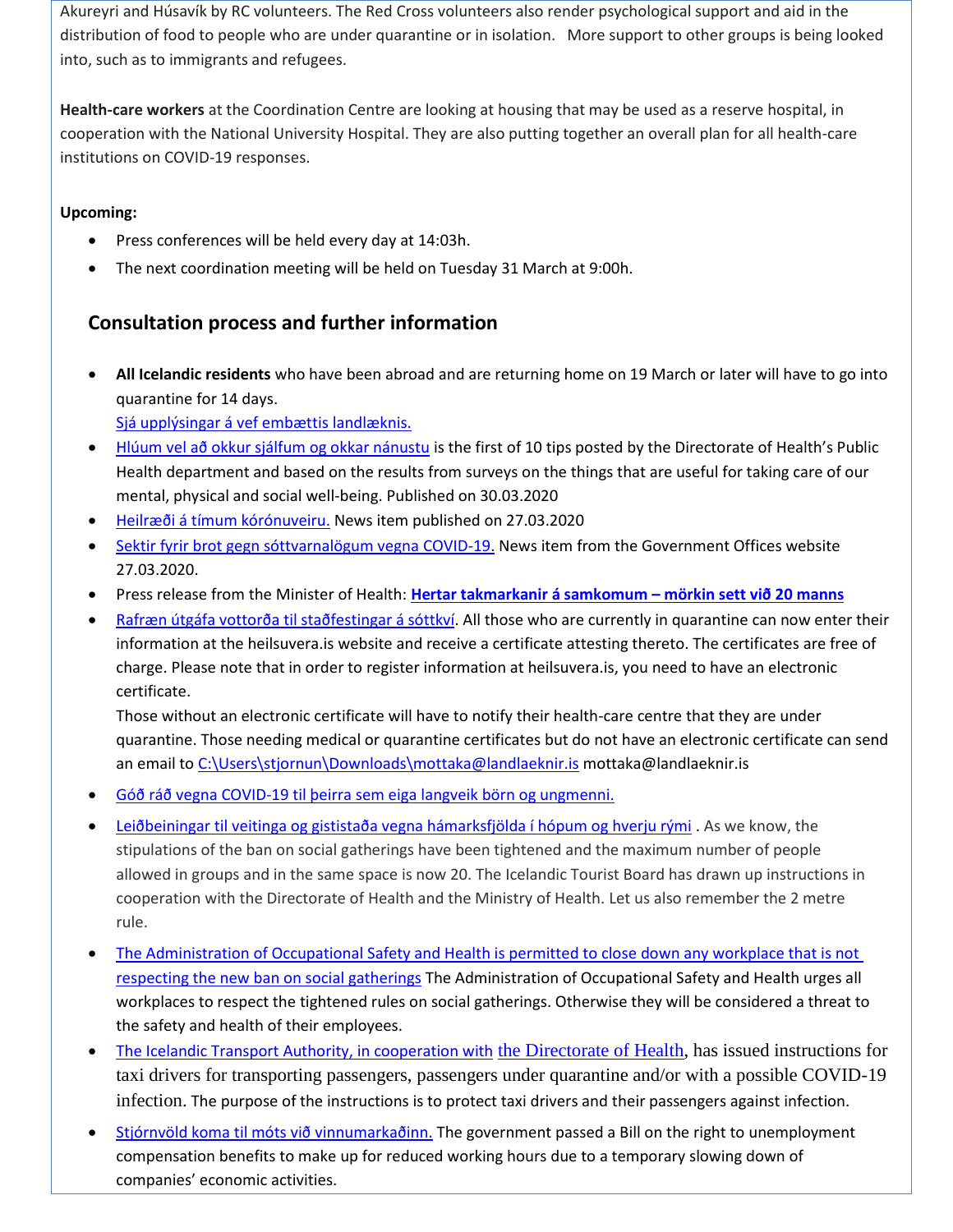- The government passed a Bill by the Minister of Social Affairs and Children on the right to unemployment compensation benefits to make up for reduced working hours due to a temporary slowing down of companies' economic activities. The Act entails that salaries paid during a period of reduced work will not decrease the right to unemployment benefit[s.](https://vinnumalastofnun.is/upplysingar-vegna-covid-19/minnkad-starfshlutfall) Vinnumálastofnun hefur umsjón með umsóknum um atvinnuleysisbætur [vegna minnkaðs starfshlutfalls.](https://vinnumalastofnun.is/upplysingar-vegna-covid-19/minnkad-starfshlutfall) It is important to maintain employment relationships in order not to lose knowledge. Instructions on the website are in Icelandic, English and Polish. Questions and answers can also be found on the website. General applications for unemployment benefits on the website have also been simplified. Answering services in Polish are available from 13:00 to 15:00h and there is a calculator on the website where you can calculate the reduced work percentage and get an estimate of income. Work is going on both through the internet and over the telephone. A certificate of reduced operating activities from Iceland Revenue and Customs must be turned in.
- [Bakvarðasveit heilbrigðisþjónustunnar](https://www.stjornarradid.is/efst-a-baugi/frettir/stok-frett/2020/03/24/Bakvardasveit-heilbrigdisthjonustunnar-staekkar-ort/) New health-care professions are being added to the health-care worker's reserve team, which continues to grow rapidly.
- [Bakvarðasveit félagsmálaráðuneytis](https://www.stjornarradid.is/efst-a-baugi/frettir/stok-frett/2020/03/17/Bakvardasveit-velferdarthjonustu-oskad-eftir-starfsfolki-a-utkallslista/) The Minister of Social Affairs and Children and the Association of Local Authorities are working together to establish a welfare service reserve team. They are seeking people who can render services to people with disabilities, the elderly, homeless, special needs children and child protection services, and give financial aid. An experience in welfare services is a plus, but is not required.
- [Bakvarðalista fyrir Dýralækna-](https://www.stjornarradid.is/efst-a-baugi/frettir/stok-frett/2020/03/23/Oskad-eftir-dyralaeknum-a-utkallslista/) til að sinna dýralækningum. [Bændur hafa einnig gert sinn eigin útkallslista.](http://www.bondi.is/frettir-og-tilkynningar/afleysingathjonusta-fyrir-baendur-vegna-covid-19/2778) The Ministry of Industries and Innovation, along with MAST and the Icelandic Veterinary Association have set up a reserve team of veterinarians to render veterinary services.
- Leiðbeinandi viðmið um íþrótta- [og æskulýðsstarf í ljósi takmörkunar á skólastarfi og samkomum.](https://www.stjornarradid.is/efst-a-baugi/frettir/stok-frett/2020/03/20/Leidbeinandi-vidmid-um-ithrotta-og-aeskulydsstarf-i-ljosi-takmorkunar-a-skolastarfi-og-samkomum/) Guiding criteria on how to interpret the advertisements regarding the limiting of public gatherings due to the epidemic and limitations of school activities with regard to sports and leisure activities for children, young people and adults.
- [Upplýsingar sendar til samtaka sveitarfélaga varðandi samkomubann og börn.](https://www.landlaeknir.is/servlet/file/store93/item39959/Samkomubann%20og%20börn%20-%2020.03.2020.pdf) Schools, preschools and sports clubs have made detailed plans for the next several days and weeks, in order to follow the Minister of Health's instructions on limiting school activities and gatherings. An English translation is under way.
- Leiðbeiningar v/ Börn í sóttkví [leiðbeiningar og tillögur til forráðamanna](https://www.landlaeknir.is/servlet/file/store93/item39957/Börn%20í%20sóttkví.pdf) o[g Börn með sérþarfir í sóttkví](https://www.landlaeknir.is/servlet/file/store93/item39958/Börn%20með%20sértækar%20umönnunarþarfir%20í%20sóttkví.pdf)
- [Skynsamleg notkun almennings á einnota hönskum og grímum](https://www.landlaeknir.is/servlet/file/store93/item40393/Notkun%20einnota%20hanska%20og%20gríma_Covid.pdf)
- See [the Director of Health's orders to cease elective surgeries](https://www.landlaeknir.is/um-embaettid/frettir/frett/item40390/Frestun-valkvaedra-skurdadgerda-vegna-Covid-19) in order to make it possible to care for COVID-19 patients as well as render all other necessary health-care services.
- Information regarding the outcome of sampling by deCODE Genetics can be accessed through the Heilsuvera website under the "Samskipti" menu. Sign-in is by electronic certificate.
- The University of Iceland's statistical predictions are published on the website [www.covid.hi.is](http://www.covid.hi.is/)
- **Requests for exemption from the Ministry of Health have to be sent in from many locations via [hrn@hrn.is](mailto:hrn@hrn.is)**

The National Commissioner of the Icelandic Police's Department of Civil Protection and Emergency Management holds regular meetings with the Nordic civil protection authorities regarding COVID-19. These institutions compare strategies regarding preparedness and action to be taken in response to many issues regarding COVID-19. Cooperation and consultation between these institutions is very important.

The Ministry for Foreign Affairs' Consular Service provides Icelandic citizens with protection and assistance in the case of an emergency overseas and it is an essential part of the Foreign Service. The Service's staff work from the Ministry's offices in Reykjavík and in Icelandic diplomatic missions on three continents. It is currently estimated that around 7,000 Icelandic residents have already returned to Iceland, while around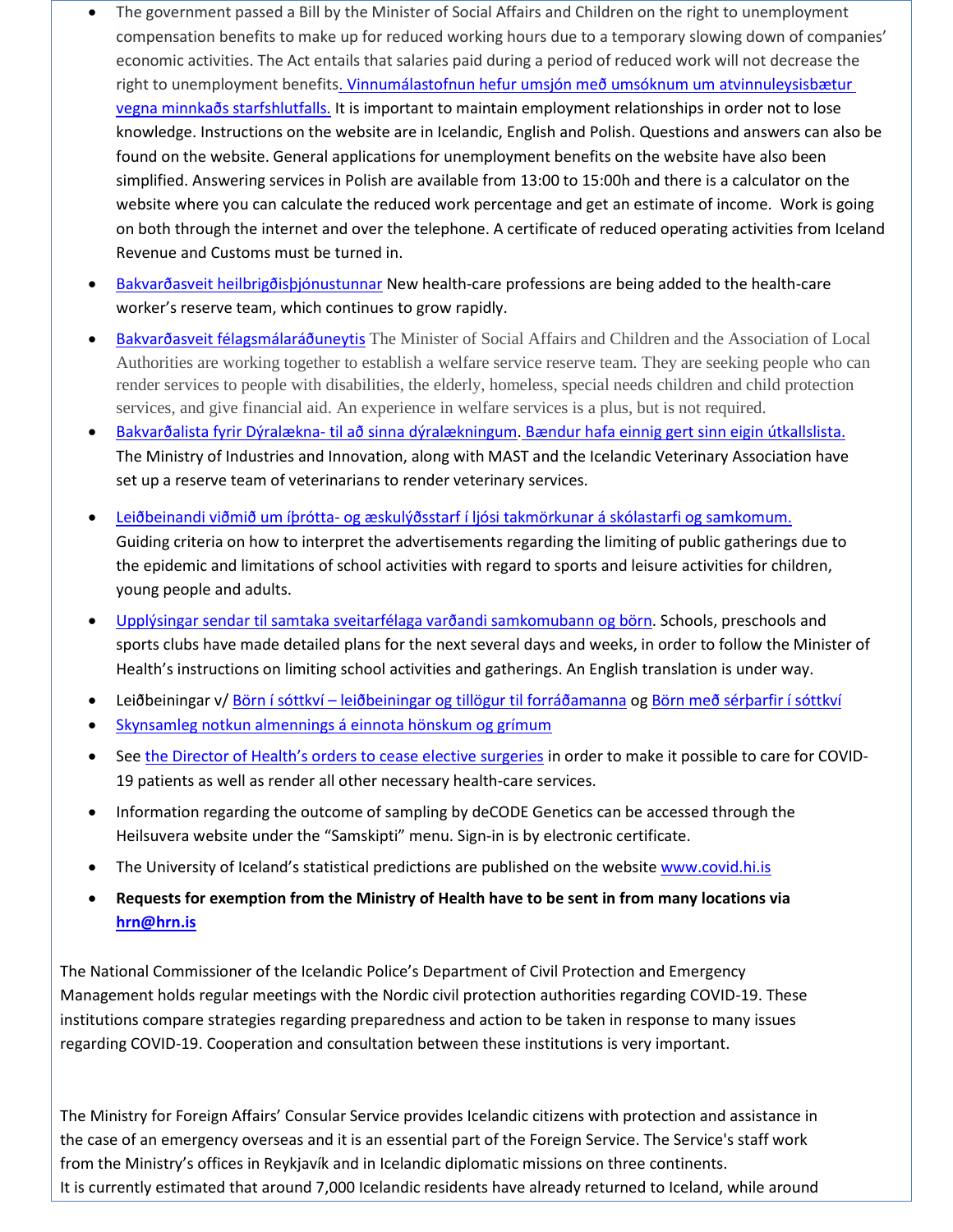4,000 are still abroad. 890 of those are expected to return home in the next two months. Around 2,500 people have not given a specific return date and many of those are probably planning to continue their stay abroad.

#### [Consular Service database.](http://www.utn.is/covid19)

[Deregistration for those who have returned home.](https://www.stjornarradid.is/default.aspx?PageID=0966e750-6b73-11ea-9462-005056bc4d74)

 The Consular Service is working closely with the other Nordic Consular Services to monitor the availability of flights to the Nordic countries so as to be able to render assistance to any residents of the Nordic countries who are at risk of being stranded, especially in more distant countries.